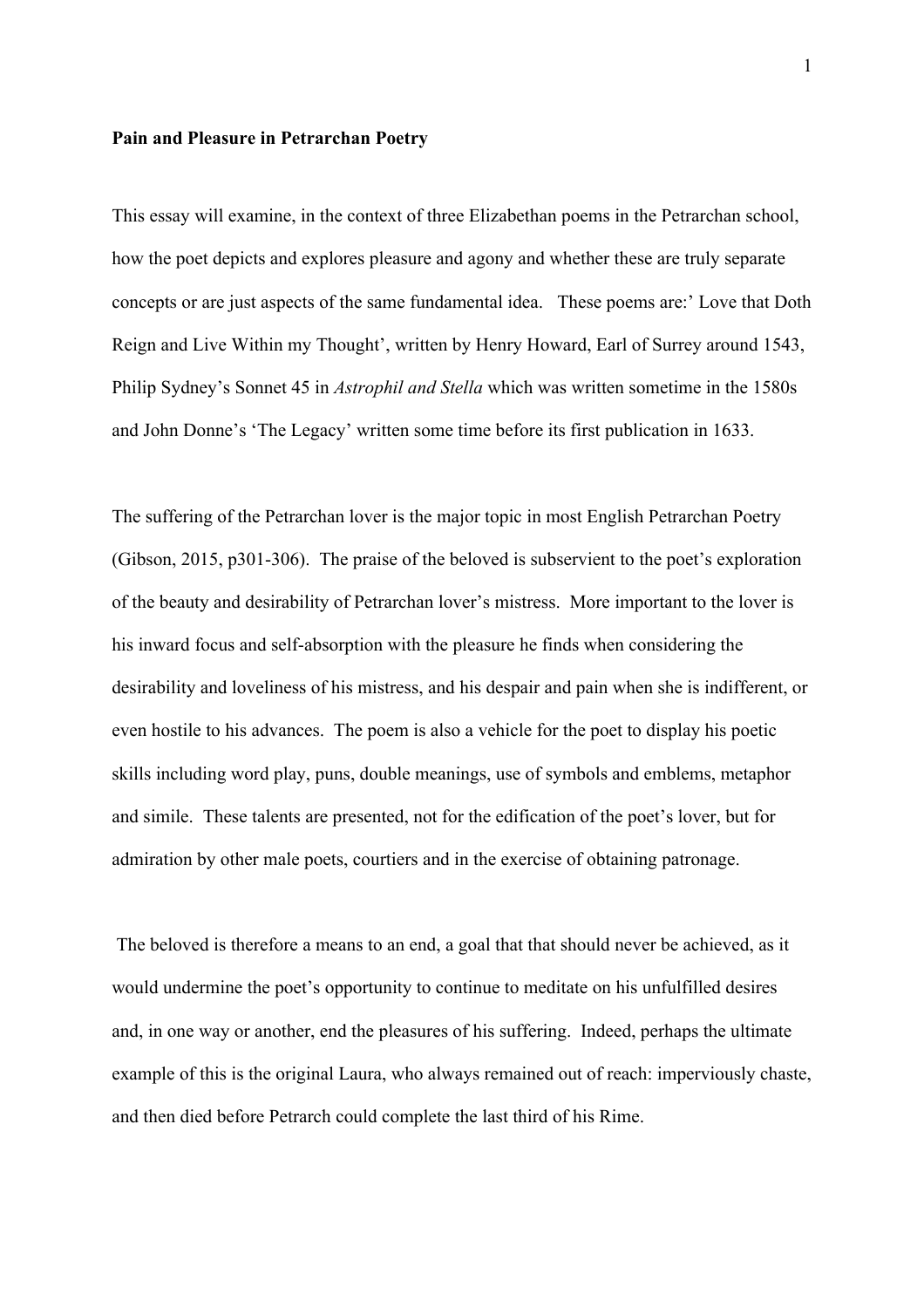Bates (2011, p105-127) says that 'the positive state of desiring something always begins with a negative state – with the condition, that is, of wanting or of not having it'. She points out that 'Thus Astrophil, for example, complains of the cruelly emptied space – now this Orphane place – in which he had fully expected to find Stella … comparing his loss to that of a wounded soldier or amputee'. From this she concludes: 'Ultimately, the focus of interest is not the desired object but the desiring subject' and 'throughout the Renaissance sonnet tradition poets came up with a number of tactical manoeuvres to ensure that the beloved object remained absent or at some remove'. The poet's intention is thus to prolong the lover's desire and pain indefinitely for their own personal ends (and hence personal pleasure). The role of the beloved becomes merely functional, to provide the wanted object, and her pleasure or pain is immaterial to the poet.

Bates further argues that it is best 'to think of the desire that runs through the early modern sonnet sequence as being of the intransitive variety: as if to say, 'the speaker desires', period, rather than 'the speaker desires x or y''. This seems to be a rather abstruse, theoretical and largely irrelevant argument. The key argument is that the speaker in the poem, desires, and inevitably in the Petrarchan tradition, fails to achieve his wants however he expresses that desire. Whether this is expressed transitively or intransitively, the net outcome is the same – a stasis in which neither the lover nor beloved progresses their emotional state.

Bates does put her finger on the nub of the Petrarchan problem however in saying 'Between these two voices – each one as ineffective as the other – the sonnet sequence stages a scene of almost total rhetorical redundancy: language is shown to be anything but instrumental and speech as utterly lacking in executive power.' (2011, p.113).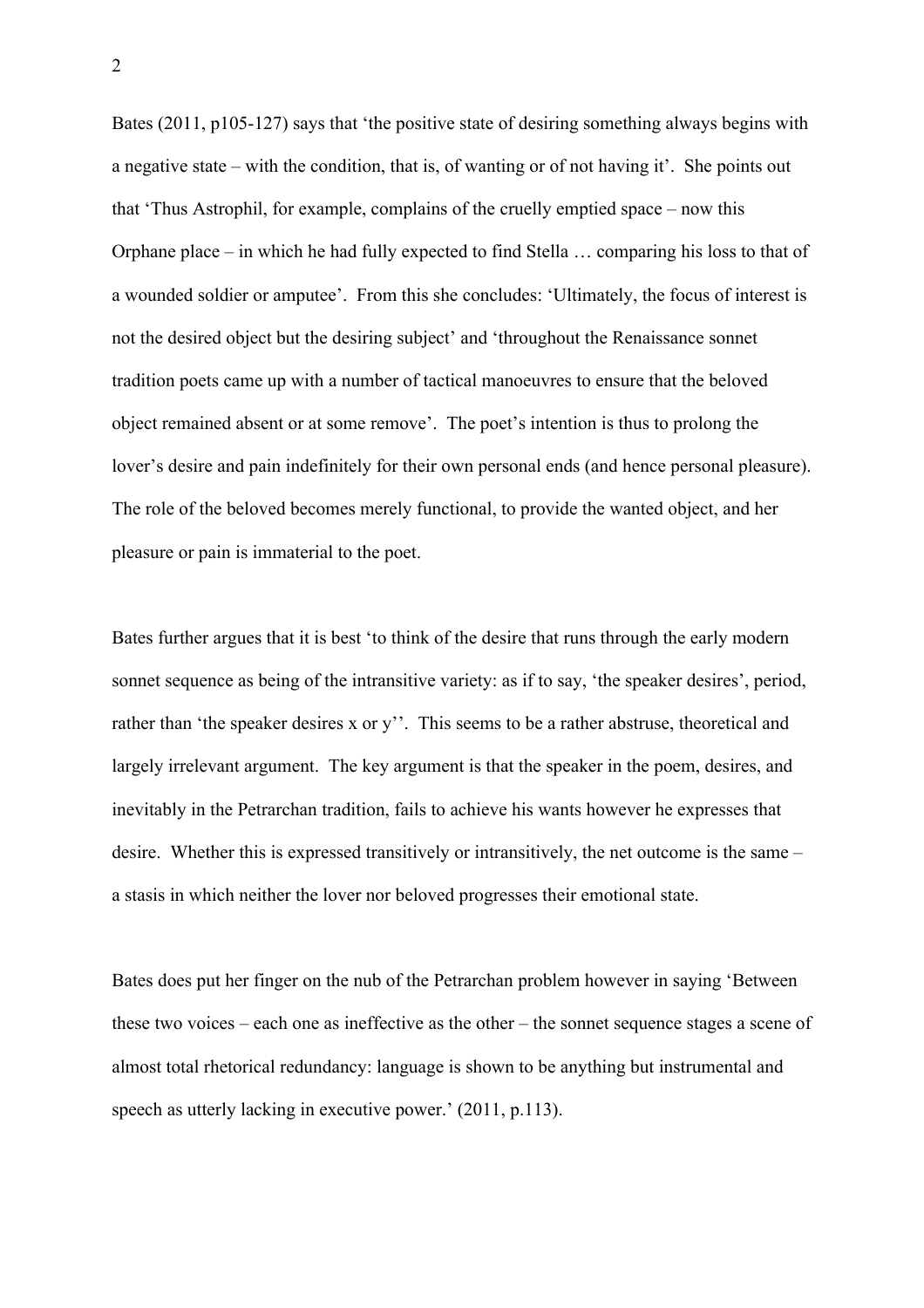This is exactly what the poet wants (even if it hardly helpful to the lover and beloved in the poem). The poet wishes to write great poetry and the state of stasis between lover and beloved is the perfect environment to do this. As Kerrigan and Braden (1989) put it: 'one thing the Petrarchan poet has, in compensation for his anguish, is poems'.

Consider first, an early Petrarchan poem, 'Love that Doth Reign and Live Within my Thought', written by Henry Howard, Earl of Surrey. This is in fact, a translation of Petrarch's sonnet *Canzoniere* 140 (Gibson 2012[15], p397). In the first quatrain, the speaker describes how the personified Love has conquered and consumed his body. Love literally inhabits the speaker's thought and breast and shows plainly on the speaker's face. The female beloved responds in the second quatrain, expressing anger at the speaker and rejecting Love. In the concluding sestet, Love departs from the speaker's face, to hide in his heart. The speaker cannot relieve his suffering because he is compelled by duty to serve his master, Love. Despite his beloved spurning Love, the speaker mut stay at his fallen master's side to fulfils his duty and is contented to die.

Comparing Surrey's version (Gibson 2015, p404-5) to that of the translation of Petrarch it can be seen that Surrey has changed the rhyme to take the English sonnet form. Surrey also strengthens the image of the common Petrarchan theme of 'love as a battlefield' replacing Petrarch's rather indirect military reference 'sometimes armed comes into my face; and there makes camp and places his banner.' to a more direct description: 'Clad in the arms wherein with me he fought, Oft in my face he doth his banner rest.' Surrey uses words like fought, captive, arms, banner, and coward to make the poem a battlefield where the military confrontation between Love and the beloved woman is played out.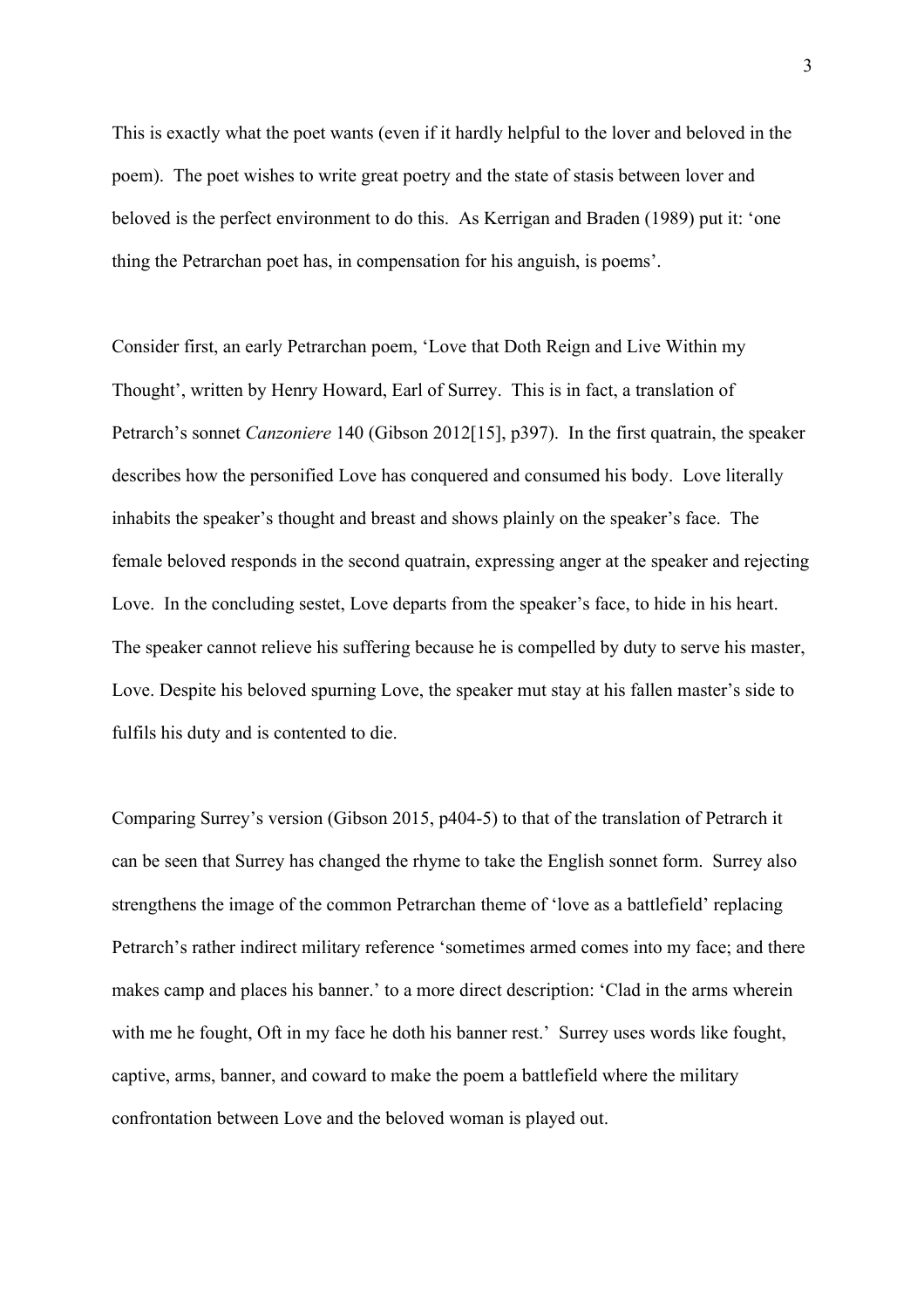Surrey employs regular iambic pentameter in this poem, although some lines: 'Love that doth reign…'; 'Clad in the arms…'; 'Oft in thy face; Sweet is the death…' begin with a trochee and then the line is completed with iambs. This modified metre adds an impetus to these lines, rather like starting a phrase in music with a triplet leading up to the main beat – this is particularly effective in the case of 'Sweet is the death' as it moves the listener's focus from the initial 'sweet' to the immediately contrasting 'death', giving a sharp change of mood, and emphasising the marriage of happiness and death in the last line.

In the first quatrain of Sonnet 45 in *Astrophil and Stella* (Sidney, 1962, p163), Astrophil describes his now familiar tale of woe, his lovesick longing for Stella is visible all over his face, but, although she knows she causes it, she is coldly unresponsive – she 'cannot skill', meaning she lacks the ability or capability to understand and thus pity his need.

In the second quatrain, we see a different view of Stella. Here she finds no impediment to shedding tears in response to the romantic tales of 'lovers never known'. Unlike Astrophil, these are lovers that Stella has never met, and in double meaning, are also fictitious to begin with. This is a double blow to Astrophil – he lives in the real world, in which Astrophil cannot respond, but is barred from the fictitious world where his desires could indeed be satisfied.

In the concluding sextet, Sidney asks: what should a real, flesh and blood lover do against such unassailable competition? From the real lover's point of view, Stella is able to apply her pity freely and generously to fictional lovers, without any taint to her honour ('yet with free scope more grace doth breed') whereas here honour requires aloofness ('new doubts') to the wreck ('wrack') of the physical lover ('servant') in front of her. What can the speaker do? His only recourse is to somehow erase his physical presence. Thus the speaker says: 'I am not I'—a metre-based pun, since 'I am' is in fact not the iamb that it is supposed to be). The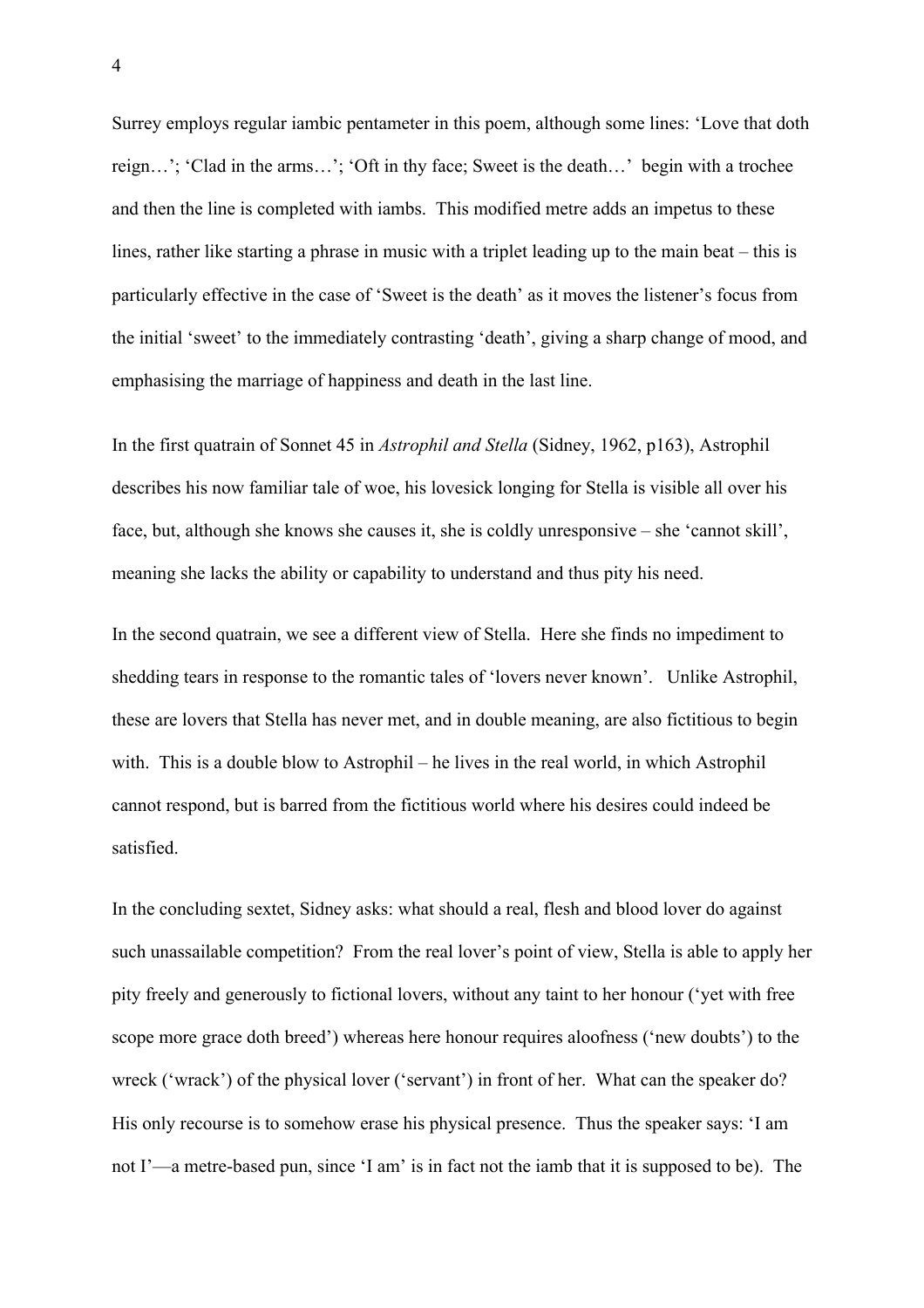lover must replace himself with a fictional romantic 'tale' of himself, then Stella can, without loss of honour, show the 'pity' so desired by the lover.

Sidney (in the guise of Astrophil), in the first sonnet of the Astrophil and Stella sequence suggests that the poetic verse will be a key to unlocking the pity of Stella and thus a route to pleasure for Astrophil:

Loving in truth, and faine in verse my love to show, That the deare She might take some pleasure of my paine: Pleasure might cause her reade, reading might make her know, Knowledge might pitie winne, and pitie grace obtaine[...]. (Sidney 1962, p187)

Thus, Sidney's rhetorical delights are expressed by proxy in Astrophil's poetry and aim to delight and teach Stella to return his love. But Sidney's purpose is never to actually allow a successful emotional or physical union between Astrophil and Stella. In the few times that Stella sets aside her disdain, and reads his words, they 'misfire, failing to delight, teach or move here and instead affecting him' (Alexander 2017 p55):

> in piercing phrases late, Th'anatomy of all my woes I wrate, Stella's sweete breath the same to me did reed. O voice, o face, maugre my speeche's might, Which wooed wo, most ravishing delight Even those sad words even in sad me did breed. (Sidney, 1962, 58.9-14, p193)

In Astrophil and Stella 45, Astrophil tries to think about Stella reading him figuratively, as he so often reads her. As Alexander says:

Astrophil writes, reads, and is written, both literally and figuratively: he is poet, reader, and text; but he is also at times like a poet, like a reader, like a text. Stella, similarly, sings, reads, and is read, and is also like a figure who sings, or reads, or is read. (Alexander 2017 p55)

Much of the pleasure for the audience of Sidney's sonnet sequence is therefore in

experiencing the complexities of the writing. Astrophil is at times a poet, a writer but he is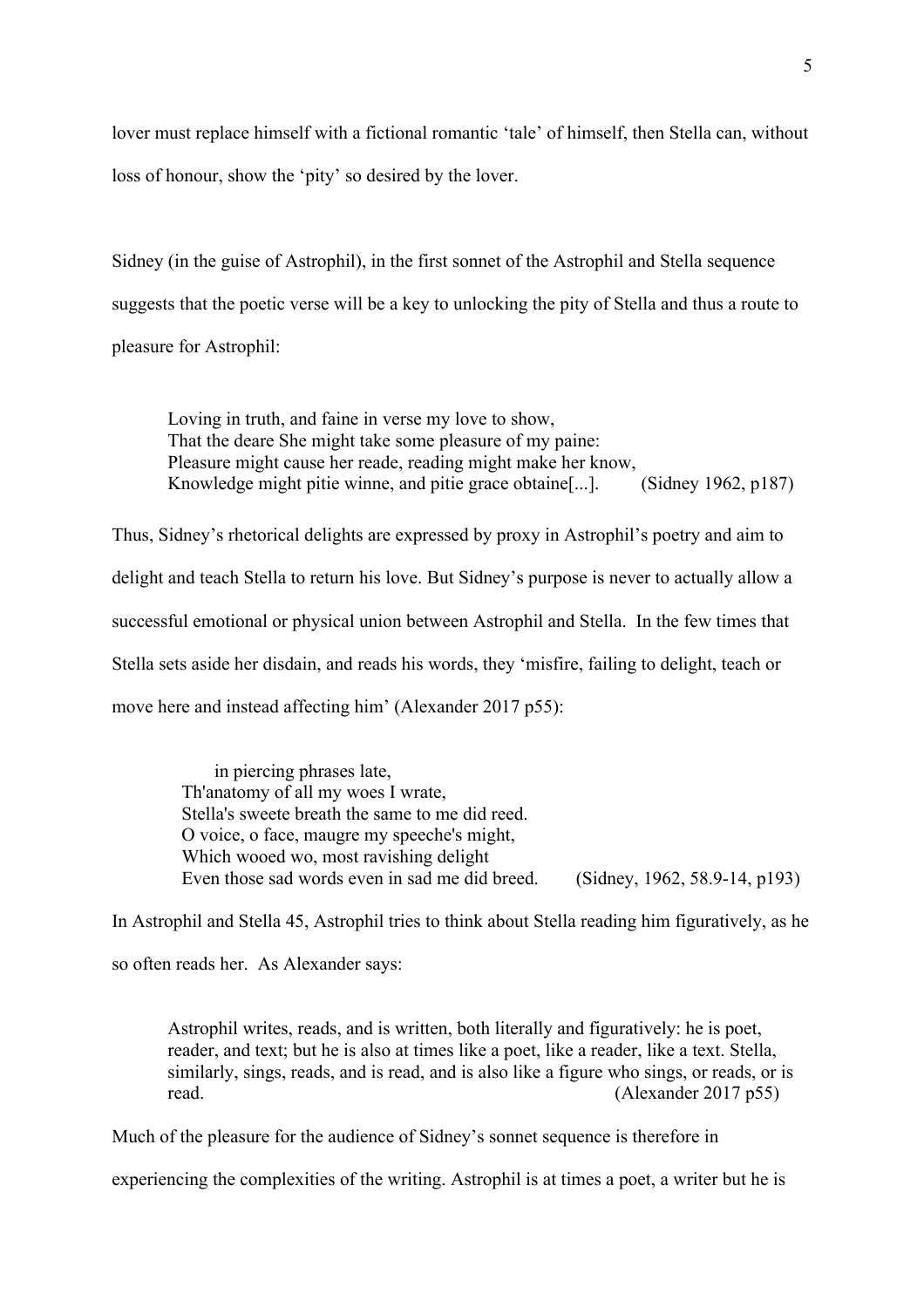also depicted as a poet in the poetry and is part of the text. Stella, similarly, sings, reads, and is read, and is also like a figure who sings, or reads, or is read. In Alexander's words: 'In sonnet 45, it is her competence as a reader of fictions that appears to Astrophil to render her deaf to the fact of his love; loving and reading are disjoined.' (Alexander 2017 p55).

'The Legacy' (Donne, 2010, p207) not only uses Petrarchan conventions—the parting of lovers as death, exchange of hearts (e.g., Sidney, Old Arcadia 3, 'My true love hath my heart, and I have his') but also plays with them and subverts them – the lovers' relationship becomes a legal document – a will'.

The speaker says in the first octet that each time he parts from his lover, he dies. It does not matter how short his parting is, the implication being that any separation is fatal to his heart. This is a metaphorical death, and although one might be tempted to relate this to the Elizabethan 'little death' of the sexual orgasm, this does not seem immediately plausible here as this poem seems concerned with physical separation. The speaker says that his parting imposes the duty of giving his beloved his own heart – he is both self-executioner (as he parts from his lover, this killing his heart), and his own executor – the legacy of his will being his love.

In the second stanza, the speaker searches for his heart, so that he can give it to his beloved: 'I bid me send my heart, when I was gone'. But he is unable to find his heart and this redoubles his suffering since although still loyal to his beloved he feels the pain of defrauding ('cozen') of his gift:

When I had ripp'd, and search'd where hearts should lie, It kill'd me again, that I who still was true In life, in my last will should cozen you. (Donne, 2010, p207)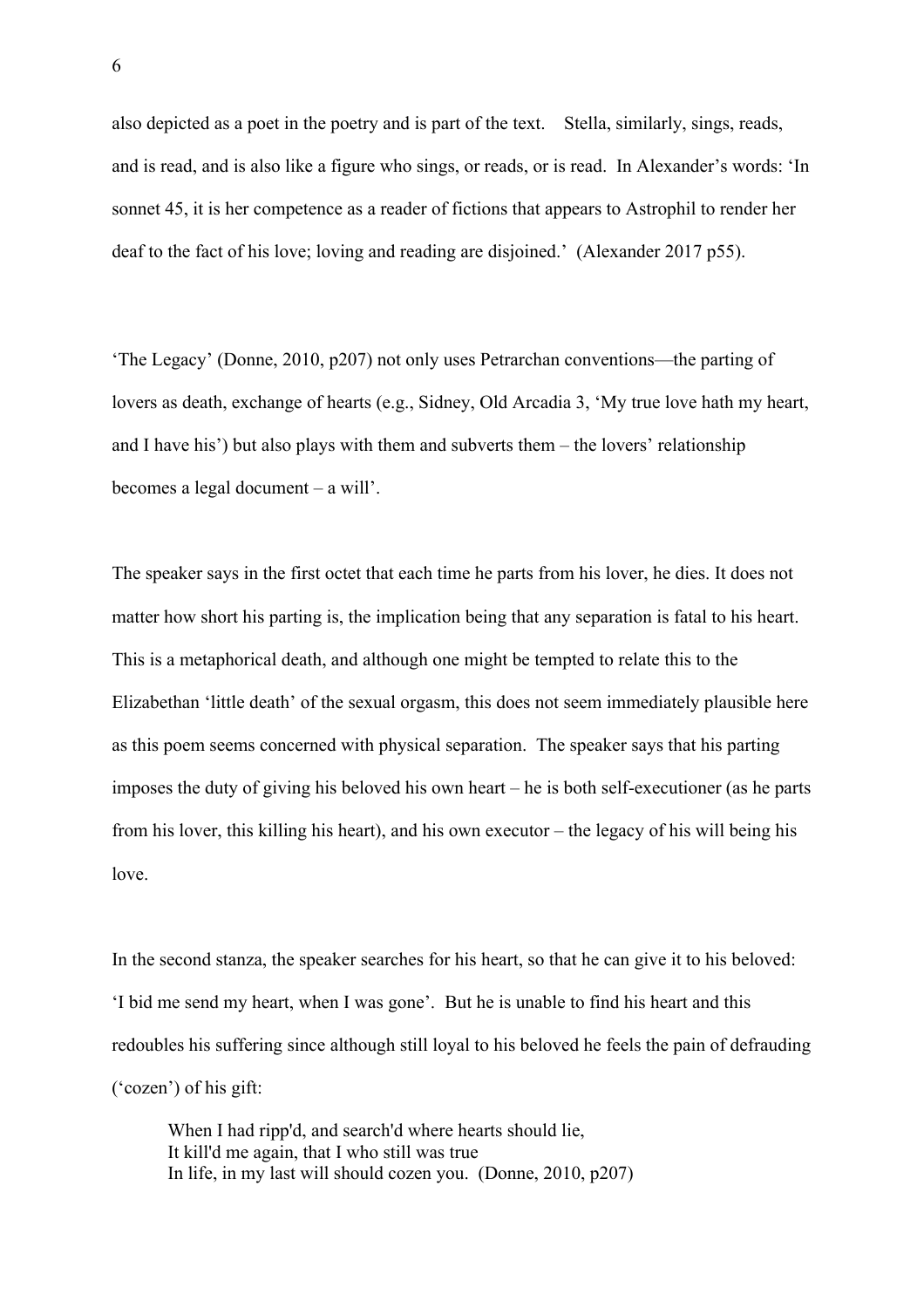The poem takes an unexpected turn though in the third octet. Instead of his own loving heart, he finds a fabricated heart, something that has been constructed ('As good as could be made by art'). This is the most difficult part of the poem. The phrase 'It was not good, it was not bad / It seem'd' suggests that the heart was neither loving nor hateful – but simply indifferent. It appears the speaker has captured his lover's heart, but only to find it uncaring and unloving, and then in the final lines he says, he could not return his lover's heart, because in reality, because he (and no other lover) could possess it in the first place ('no man could hold it, for 'twas thine'). The final couplet thus speaks of the lover's total anguish that whatever he does, his beloved will always remain aloof, cold and disengaged.

## **Conclusion**

Pleasure and pain are essential elements in Petrarchan poetry, a genre which may superficially be seen as means of seduction. On closer inspection the poets use a number of tactical ploys to ensure that the beloved object remains aloof, unengaged, absent or at some remove. Only in this way can the poet personally take pleasure in the pain and anguish embodied in his poetry and display his poetic fireworks for the amusement of his peers and patrons.

## [2193 words]

## References

- 1. Alexander, G., (2017), Loving and Reading in Sidney. Studies in philology, 114(1) p39- 66.
- 2. Bates, C. (2011), '*Desire, discontent, parody: the love sonnet in early modern England*' in Cousins, A.D. and Howarth, P. (eds) The Cambridge Companion to the Sonnet,